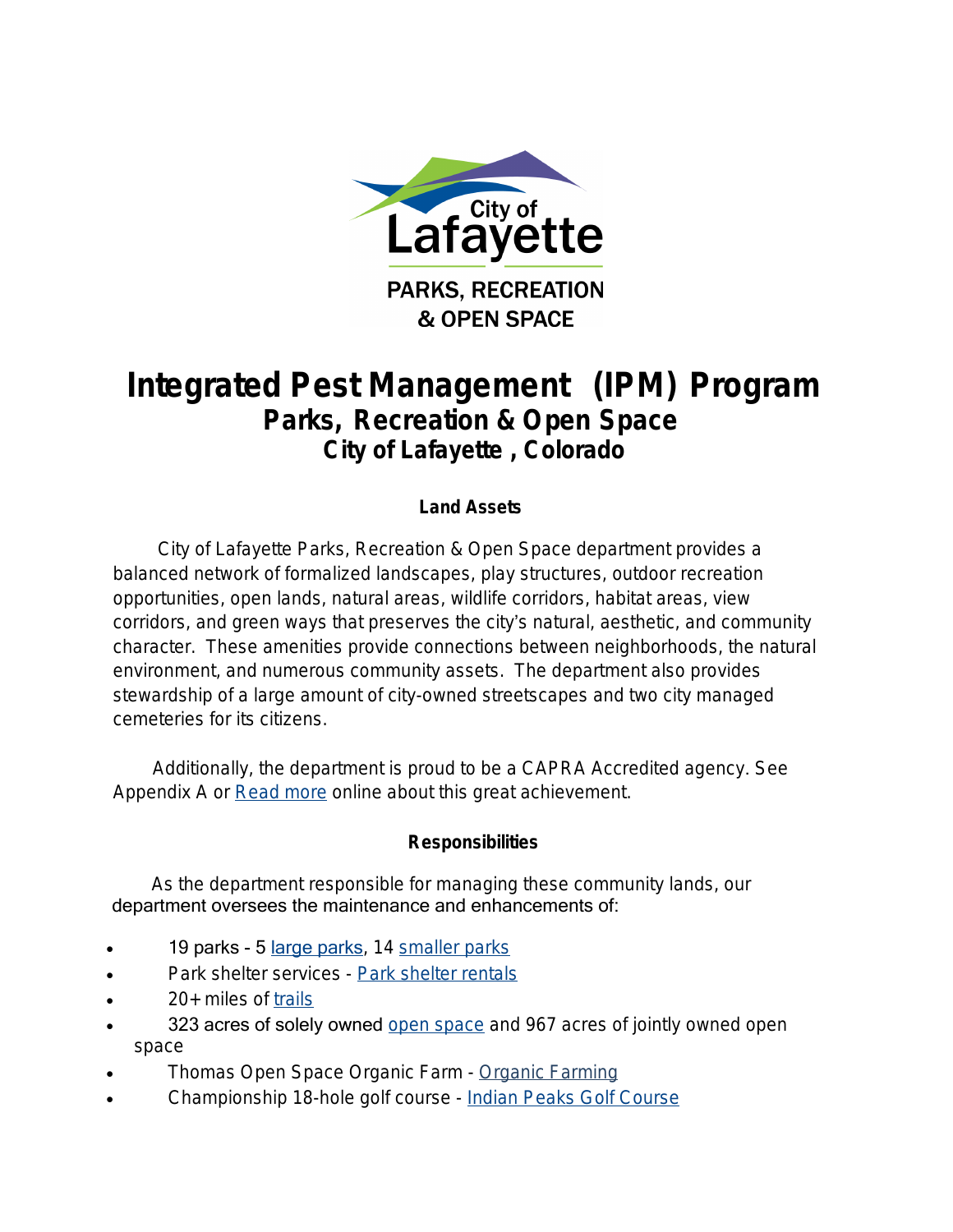- City Streetscapes
- City Facility Landscapes
- Two [cemeteries](http://co-lafayette.civicplus.com/Admin/index.aspx?NID=420) Lafayette Historic Cemetery and Coal Creek Memorial
- Two [community gardens](http://co-lafayette.civicplus.com/index.aspx?NID=165) Wilson Gardens and Kerr Community Gardens
- **•** City-wide mosquito control services
- **Bob Burger Recreation Center**
- Senior Services

## **IPM Mission Statement**

The Integrated Pest Management (IPM) mission of the Lafayette Parks, Recreation, & Open Space department is to utilize the least hazardous pest management options available to prevent negative impacts on people, other living organisms, and the environment. To accomplish this, the steps of this IPM program should be implemented in a progressive and sustainable fashion to assess the pest potential. We then use the multi-faceted strategies contained within the program to minimize the economic, health and environmental risks to our community and natural habitat.

## **IPM Definition**

Integrated Pest Management (IPM) is a decision-based process that utilizes the least hazardous pest management options available to reduce or to prevent negative impacts on people, other living organisms, and the environment. It should be noted that the underlying motivation of IPM is proper risk assessment.

## **Pest Definition**

Pests are defined as any noxious weed, problem insect, plant disease, rodent, nematode or microorganism which is detrimental to the environment or the stated management plan for our public lands.

## **5 Basic Strategies for IPM Success**

- 1) **Educate** selected staff professionals for pest management decisions
- 2) Monitor and reduce conditions that favor pest infestations
- 3) Assess tolerable economic or esthetic thresholds for pest control
- 4) Utilize the most effective, environmentally-friendly control options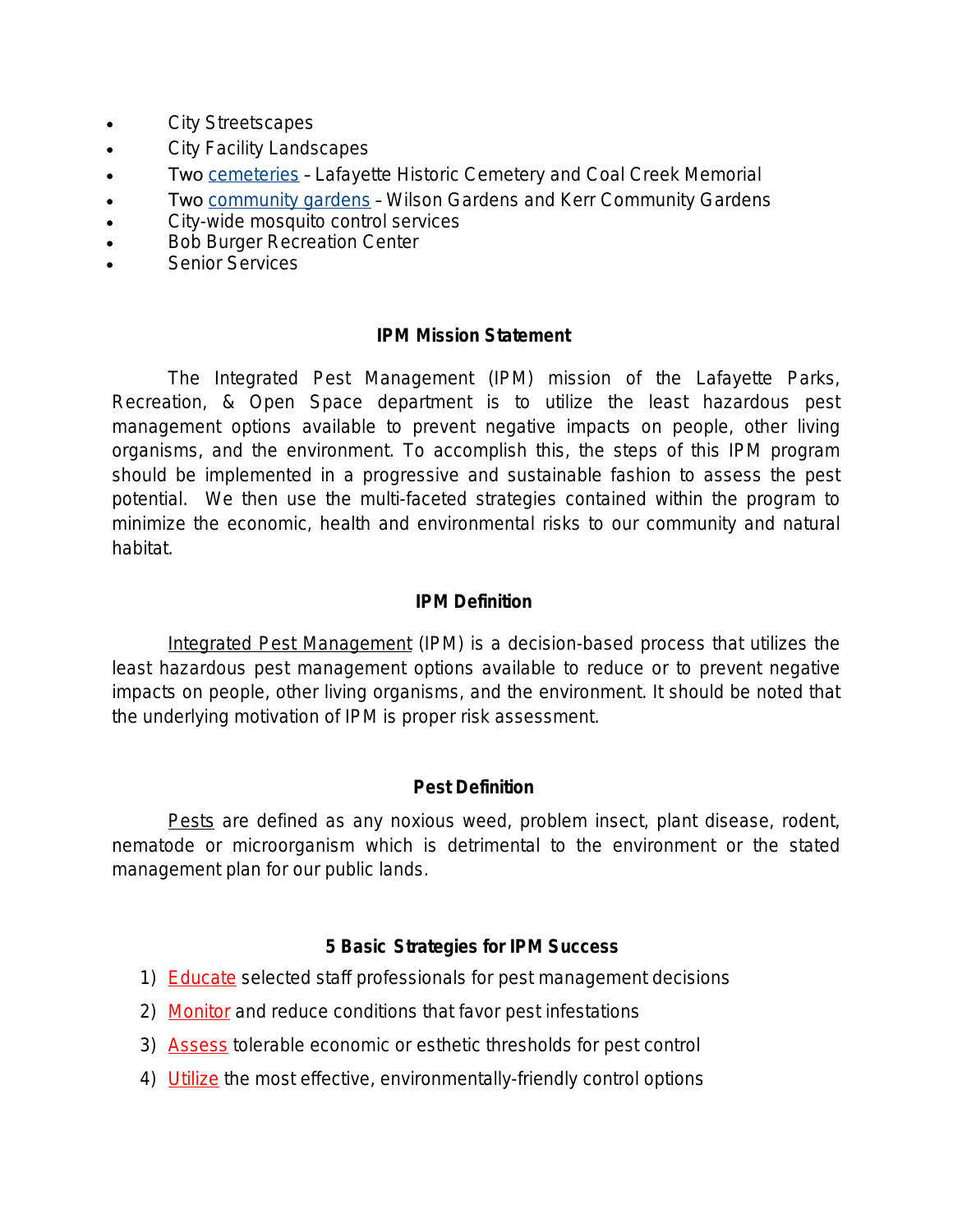5) Evaluate the success of control options and adjust as needed

#### **Summary Pest Management Statement**

The City of Lafayette Parks, Recreation & Open Space department endeavors to use a coordinated approach to pest control by taking into account all pestilential, environmental, agronomical and best management practices (BMP's) currently available to provide its citizens the most safely-assessed economical means for protecting Lafayette public land assets.

The goals of our IPM strategies are to help prevent unacceptable levels of pest damage on Lafayette public lands through the proper assessment of risks to people, property, other living organisms and the environment, while balancing costs, benefits, public health considerations and environmental idiosyncrasies. We endeavor to apply a more holistic approach to pest-management decision-making by taking advantage of cutting-edge and current scientific discoveries that are researched and tested as appropriate pest management options.

In this endeavor we aspire to reduce the dependency upon synthetic controls as a first response to combating the presence of undesirable pests. This aspiration challenges us to work hard at preventing future pest problems through the practice of sound agronomic means. It further challenges us to consider a "hands-off" approach by establishing tolerable thresholds for pest populations and by implementing rigorous pest monitoring protocols.

Should prevention measures of alternative pest control methods become unavoidable, we would endeavor to first use all mechanical and hand-labor resources available at our disposal to manage a pest outbreak. Consideration of all cultural and BMP controls would be our next steps if the pest outbreak presents no immediate property or economic risk to our public land assets. If afforded the time to implement cultural controls and/or BMP's to reduce or eliminate the pest problem, we aspire to professionally and proactively use all means available to us. We aspire to actively introduce biological agents that help support good ecological health and supplement the control of destructive pests.

And finally, we aspire as good stewards of our land, the environment and every living creature therein to responsibly implement the above steps and measures as a first priority before applying organic or synthetic controls for pest out-breaks.

On a case by case basis where organic or synthetic controls are needed, applications will be evaluated and conducted by licensed, trained professional staff. Methods employed will conform to all recognized industry standards which are regulated and endorsed by State and Federal regulatory agencies, and university research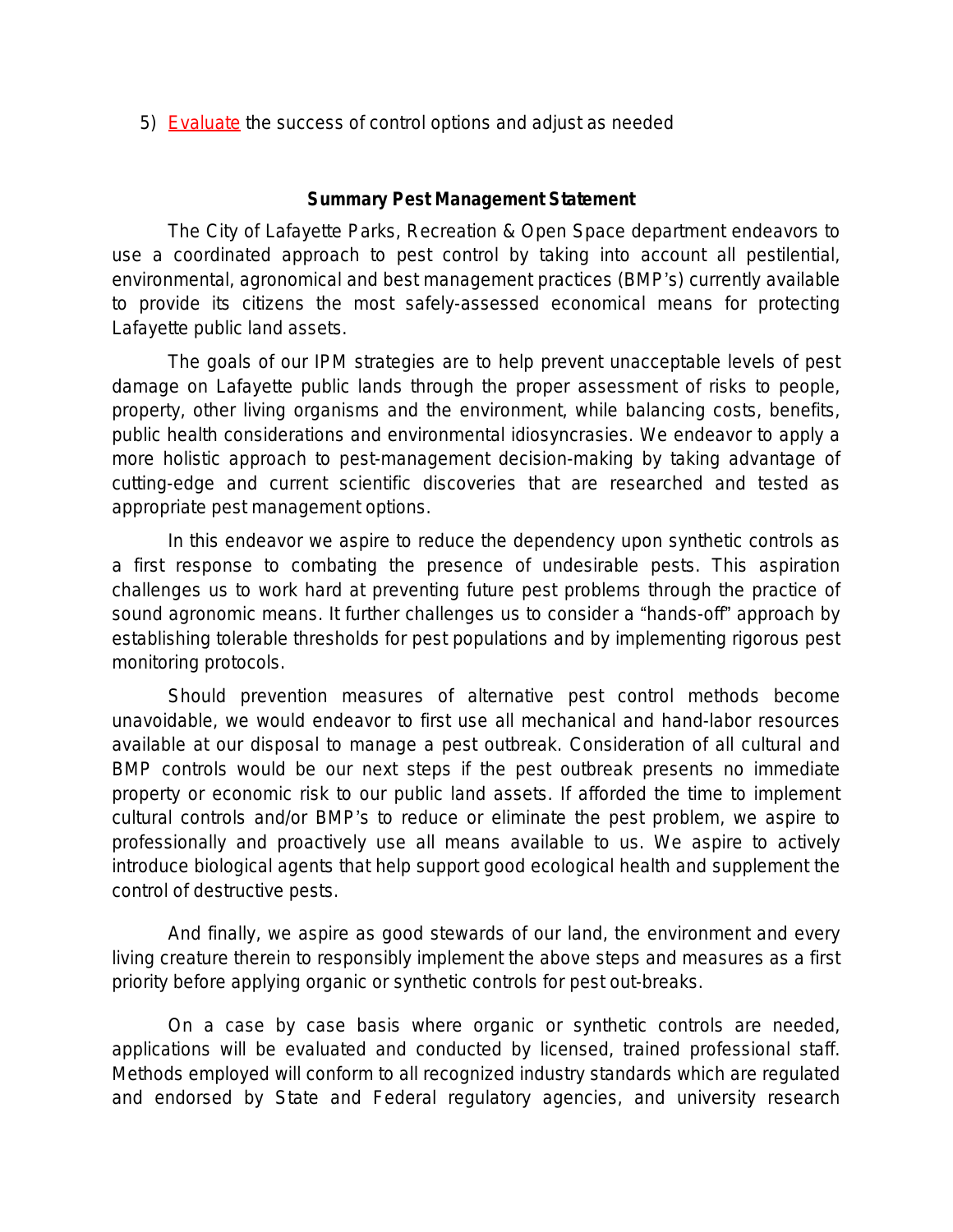institutions. Furthermore we will adhere to all product labels, which are enforceable, legal documents regulated by the EPA.

Assigned staff professionals will actively participate in and maintain the Colorado Public Pesticide Applicators License while continuing education requirements for public safety, laws, pest information and IPM methods. As a last resort to controlling destructive pest outbreaks, we aspire to advocate for intelligent problem solving that does not necessarily eliminate all the risks of organic and synthetic controls, but intelligently assesses those risks for the good of our citizens and our living land environment.

## **Pesticide Safety**

The City of Lafayette Parks, Recreation & Open Space department has an impeccable safety record with respect to the use of both organic and synthetic pesticides, both internally and with the State Department of Agriculture. This is made possible in part by our endeavor to reduce the use of pesticides, but also our resolve to appropriately train our employees and carefully assess every pesticide application through label directives and safety procedures during use. The following provides some of the main actions we take to promote safety with our employees and the public.

- Careful product selection staff evaluates potential products for the least toxicological characteristics to effectively control the targeted pest.
- **Assessment of Environmental Conditions** Proper evaluation of weather conditions to avoid chemical trespass and to assess the presence of land patrons, pollinators and other living beneficial organisms.
- Notification of the public Application information is posted at all public entry points. Those registered with the State on the Pesticide Sensitivity Registry are contacted prior the application.
- Personal Protection Equipment All pesticide applicators will be provided the appropriate personal protective equipment to perform pesticide applications in a safe and responsible manner.

## **Summary of Progressive Steps in our IPM Decision-Making**

- 1.) Pest Prevention Measures
- 2.) Pest Avoidance and Threshold Tolerance
- 3.) Mechanical Means and Hand Labor
- 4.) Cultural and Best Management Practices (BMP) Controls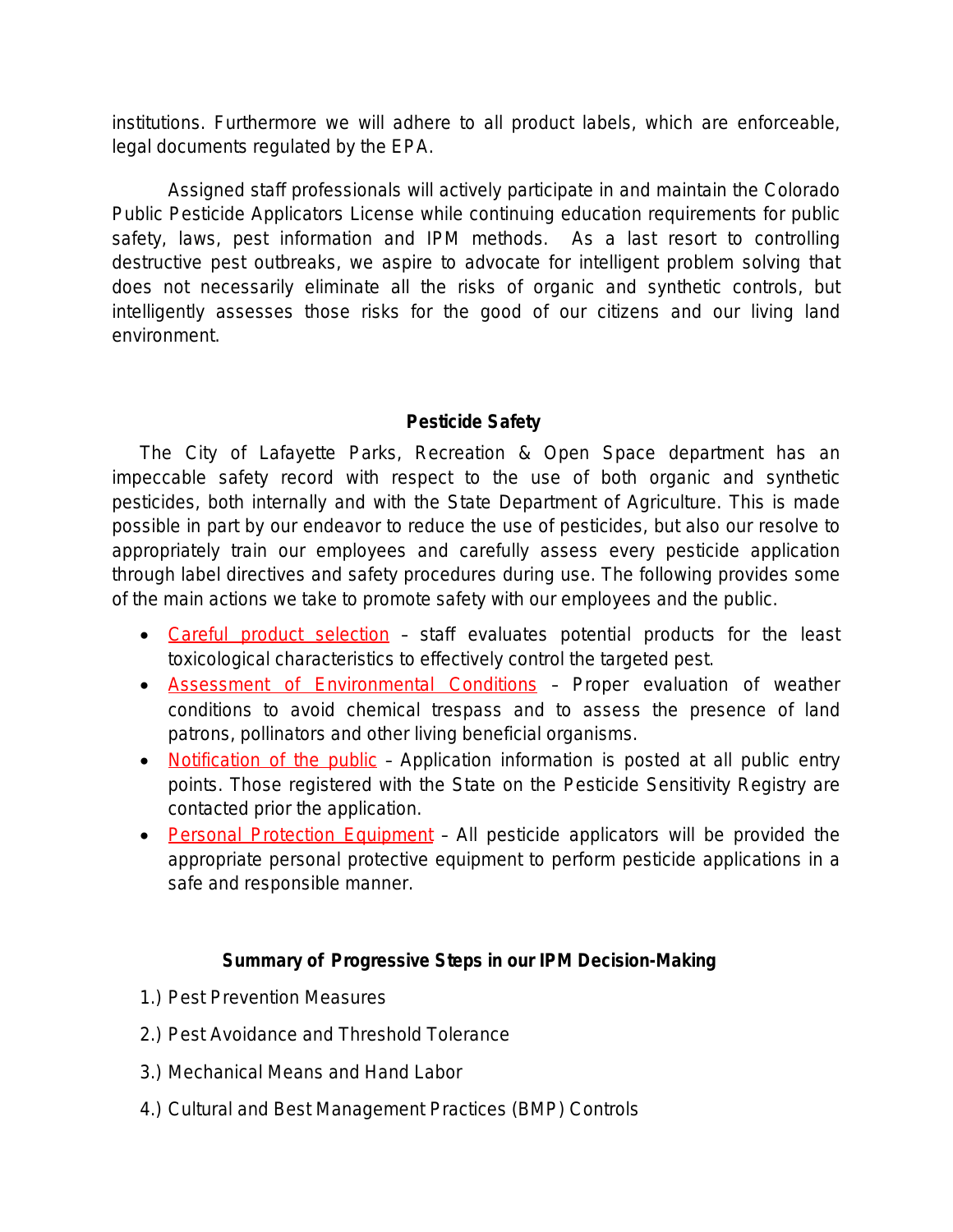- 5.) Biological Controls
- 6.) Organic Controls
- 7.) Synthetic Controls

Summary Statement: *These steps are listed in priority of order. Pesticides are not the first line of defense and should be utilized as a last resort after other control measures have not been effective.*



Step #1: Take Prevention Measures – *This step anticipates pest issues and minimizes land disturbances while searching for early pest conditions that may lend itself to a future pest outbreak. Prevention steps utilize such things as pure seed mixes, good soil preparation, diversity of landscapes, etc. Successful IPM programs begin right here with building a good foundation for prevention of future pest outbreaks by creating healthy* growing environments. The motto is: do it right in the first place so that it ends up right in *the long term.*

*In an effort to build a good foundation for preventing future pest outbreaks, a number of ecological and agronomical practices must be followed.*

## **Components of Prevention Measures:**

- 1) Soil Testing and Augmentation
- 2) Site Analysis and Conditions
- 3) Plant Species Assessment and Plant Diversity
- 4) Seed Mix and Test Plot Data
- 5) Professional Design and Installation
- 6) Stewardship Sustainability and Management Plans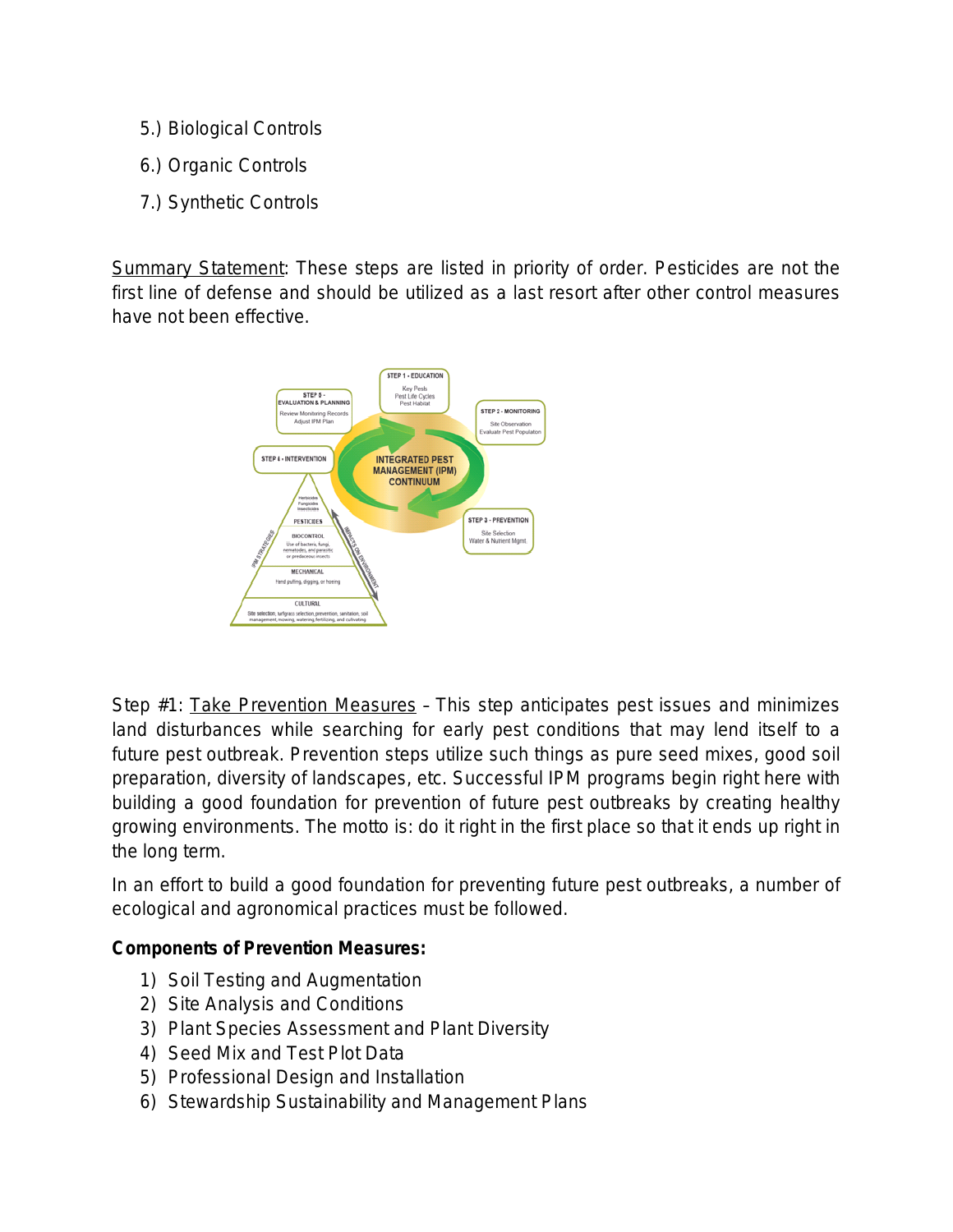## **Pest Avoidance and Threshold Tolerance** – **Step #2**

Step #2: Avoidance and Thresholds – *This step assesses and monitors pest populations and sometimes drives the decision to take a wait-and-see approach; or to take no action at all because the pest populations are tolerable and not spreading or causing significant loss. Depending on the management plan for the subject area and the resources available to the land manager, this approach should be considered first before expending any effort or resources.*

## **Principles for Assessment:**

- 1.) Evaluate the priority and importance of the area for the public.
- 2.) Determine if the damage by pests is exceeding the economic threshold and/or the esthetic threshold. More tolerance may be shown if the damage by pests is impacting the esthetic quality only.
- 3.) Weigh the risk of implementing other pest controls against a wait-and-see or donothing approach.
- 4.) Forecast any changes in weather or conditions that may favorably augment the pest population without applying additional controls.
- 5.) Observe other valuable natural resources in the area that may be impacted by the implementation of pest controls and weigh those values against the application of pest controls.

## **Mechanical Means and Hand Labor** – **Step #3**

Step #3: Mechanical Means and Hand Labor – *This step is where you roll up your sleeves! Good ol*' *fashion efforts that include such things as hand pulling and removal, mowing/trimming, or clipping weed seed-heads or removing pests manually. While this step is generally very labor intensive, it is obviously considered to be a low risk to the environment and to people and pollinators.*

*Our citizen volunteers, Boulder County Youth Corp and Park Junior Rangers provide monumental assistance in this area and should be encouraged.*

## **Considerations for Implementation in Pest Control:**

1.) Hand-pulling of weeds and physical removal of pests in site specific areas.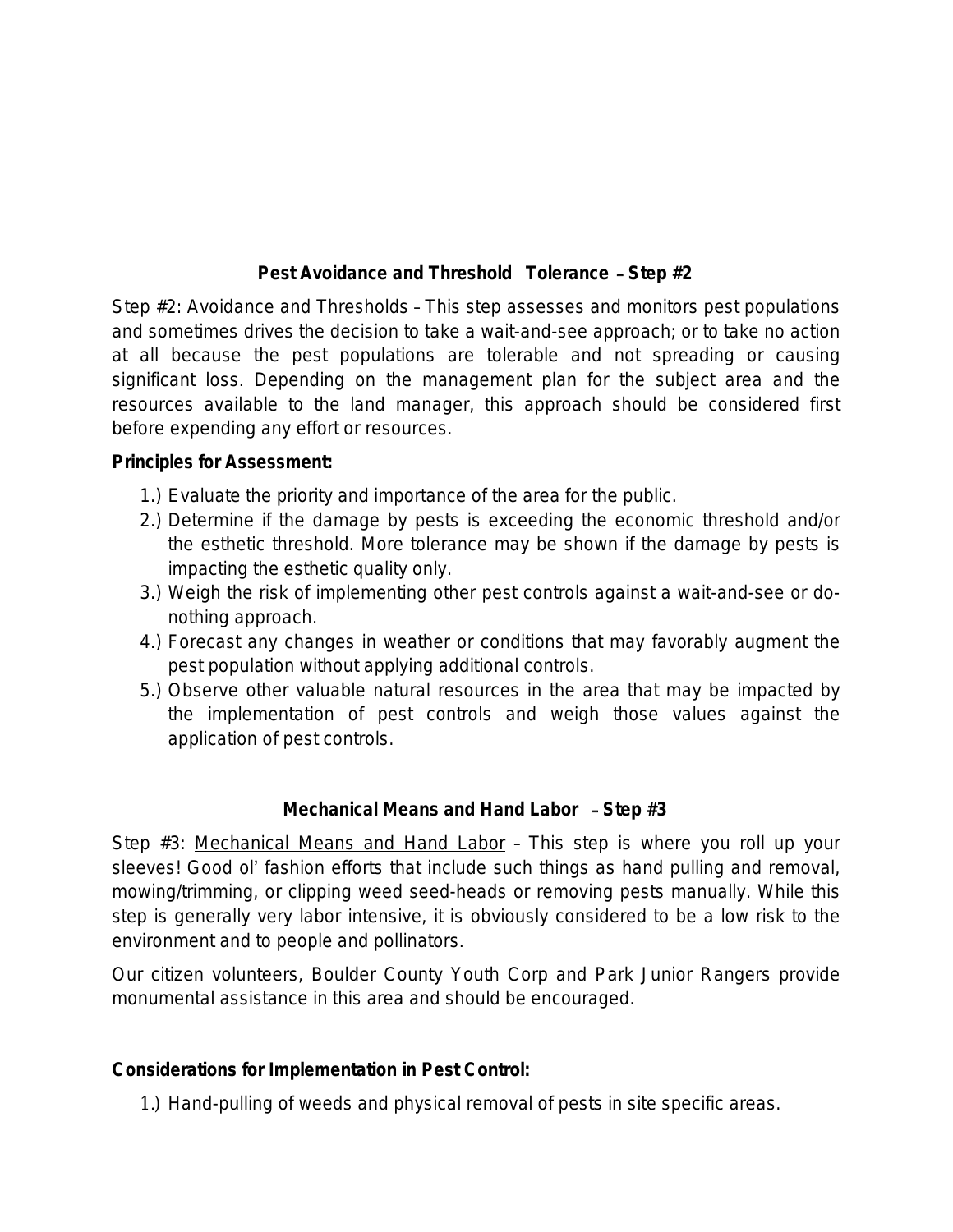- 2.) Mowing and trimming of weeds in more general areas of concern.
- 3.) Naturalize areas by propagating native plant species to control weeds.
- 4.) Clipping weed seed heads before they bloom or spread.

#### **Cultural Controls** – **Step #4**

Step #4: Implement Good Cultural Controls – *This step is highly diversified, but can be very effective in mitigating pest concerns because it puts into place practices that help reduce pest establishment, reproduction, dispersal and survival. It can include such things as: decisive irrigation management; proper nutrition programs; establishing and maintaining preferred plant communities and diversity of plant selections; and propagation or over-seeding of newer plant varieties. Even such things as mulching, prescribed burns, topdressing, aeration, and traffic controls can all help control pest outbreaks. As an example, some diseases are easily defeated by best management practices or modifications to BMP*'*s by the land manager. Shutting off irrigation, modifying nutrition programs, aerating the area to open up the soil for oxygen exchange, or simply regulating mechanical stresses or traffic can all make a difference when facing a pest infestation. Monitoring conditions in the field is critical for controlling undesirable pests while knowing what conditions the pests prefer and doing what you can to alter those favorable conditions to avoid pest outbreak.*

#### **Considerations in Implementation for Pest Control**

- 1.) Mulching
- 2.) Aeration
- 3.) Irrigation management
- 4.) Mechanical stress
- 5.) Nutritional programs
- 6.) Weed barriers
- 7.) Over seeding
- 8.) Top dressing
- 9.) Prescribed Burns
- 10.) Traffic controls

#### **Biological Controls** – **Step #5**

Step #5: Biological Controls – *Bio-controls are now firmly established as a viable supplement to pest control. This may include the release of beneficial or parasitic insects, beneficial microbes or even plant specific diseases to noxious weeds (like introducing rust disease on Canadian Thistle). These can be released into the environment or inoculated into the soil to help combat undesirable pests.* 

*The City of Lafayette land managers have been involved in the introduction of bio-controls for over two decades. The City began on the golf course with the*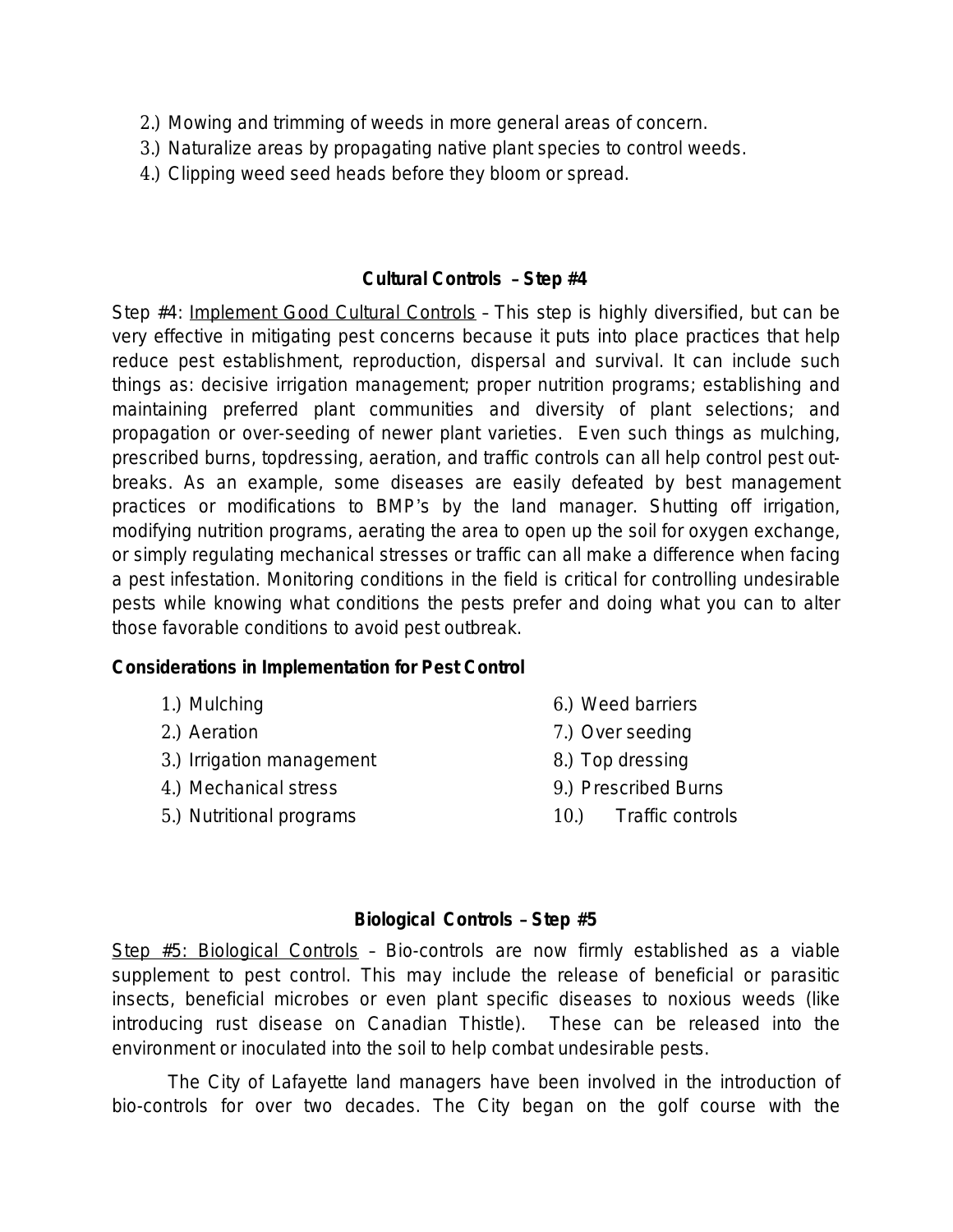*introduction of bio-controls. As part of our IPM program we supplemented the protection of golf greens and tees from fungal diseases since 1992 using beneficial microbes. We*'*ve released beneficial insects on the golf course as well as in our parks and open spaces. Examples are parasitic wasps, ladybugs, leafy spurge beetles, musk thistle weevils, thistle stem gall flies and even praying mantis! For aquatic controls we use barley bales, grass carp (diploid white amur), dyes, and microbes before considering aquaticides.* 

*Parks, Open Space & Golf is also a current subscriber to the State of Colorado Bio-Control Service through the department of agriculture.*

## **Organic Controls** – **Step #6**

Closely associated with a good biological control program is the proper use of organic fertilizers and soil amendments, which help build a good foundation for healthy plants that can aid in resisting pest damage.

Step #6: Organic Controls– *This step considers what organic pesticides exist to combat pests taking into account the life-cycles of pests and their interaction with the environment. One should not assume that organic pesticides are less toxic just because they are labeled* "*organic*" *or* "*natural.*" *Good land managers should look for effective organic controls that may help reduce and/or prevent negative impacts on people, pollinators and the environment. But folks, READ THE LABEL WARNINGS on organic pesticides just like you would for synthetic pesticides. The public should be aware that organic-approved pesticides often carry similar label warnings and are not necessarily safer for people and pollinators than comparable synthetic pesticides. A thorough risk assessment should be done in advance of using any organic pesticide.*

*Parks, Recreation & Open Space is currently field testing a recently EPAapproved, organic herbicide called Suppress (approved Sept 24, 2014). Once fully evaluated, staff should be able to determine its effectiveness and its role in our IPM programs. Staff has also used soap-based insecticides and garlic-based repellents as other examples of our efforts to be integrated in our pest management.*

## **Synthetic Controls** – **Step #7**

Only after land managers have worked through the first 6 steps do we consider Step #7.

Step #7: Synthetic Controls – *Synthetic pesticides are a last resort, but can be effective tools in the IPM toolbox when Steps #1-6 have not proven to be effective or the pest outbreak is severe. The risk of using pesticides can be significantly minimized by their proper and safe use. If people, pollinators and the environment are not improperly exposed, then risk from their toxicity is significantly controlled.*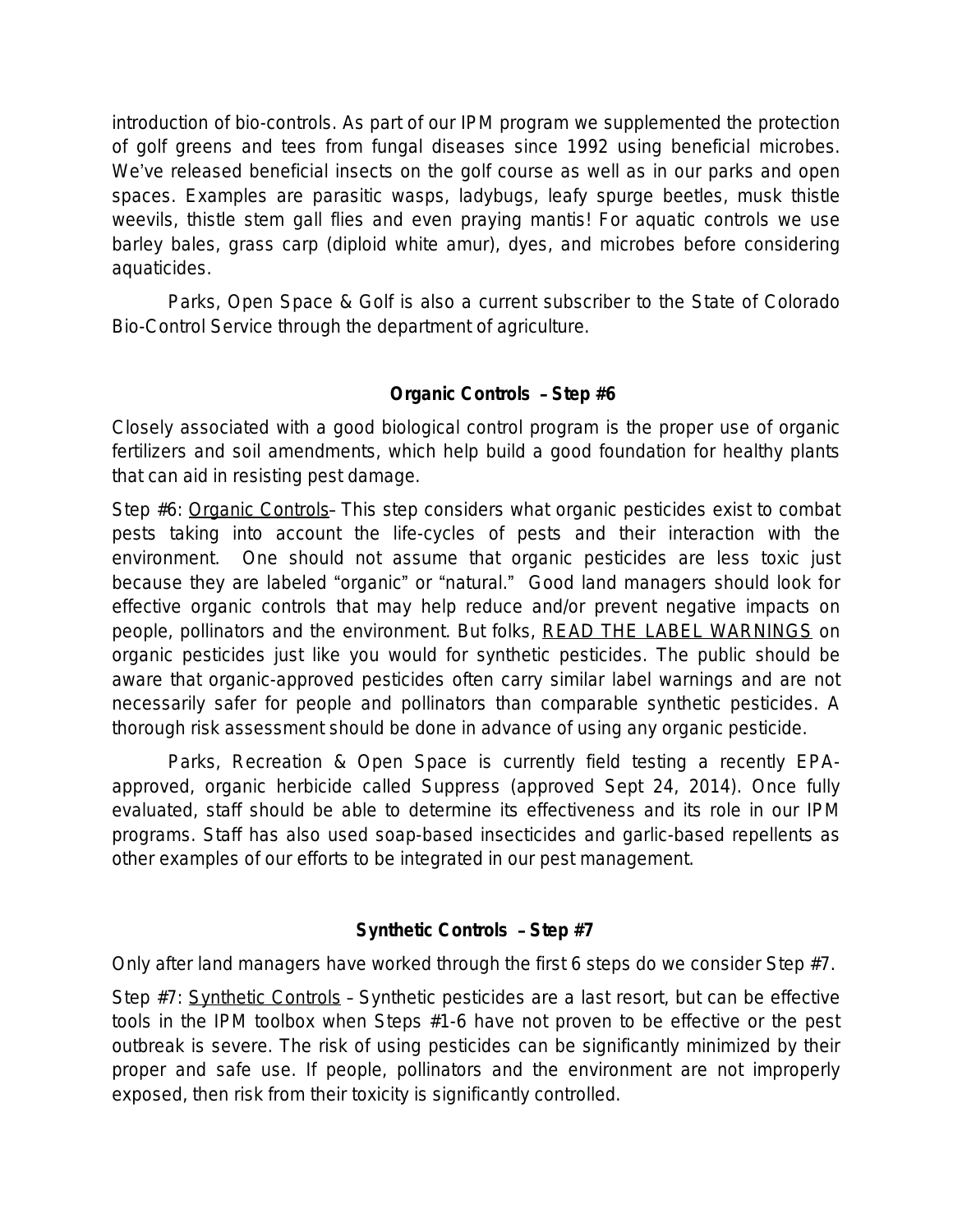*All staff are required to read the label, which is a legal document and mandated by State and Federal laws. The label will guide the applicator in preventing unwarranted exposure or improper use. All pesticides should be administered and applied by trained professionals who hold a current State license from the Department of Agriculture. Further, applicators must possess the correct license categories for the application under consideration. It is imperative that all the safety protocols be followed without neglect.*

*Some examples of risk assessment are as follows: carefully selecting the least hazardous pesticide to bring effective control to the targeted pest; carefully assessing the proper timing of our applications to minimize exposure; posting our application sites for the public at all entries according to State Statute; and contacting adjoining neighbors who may be on the State*'*s Pesticide Sensitivity Registry. We apply when people and pollinators are not active or least active in the area, and we target apply only the infested area.*

*It should be noted that pesticides which have an adverse effect on pollinators are already restricted by label for application during times of blooming or the presence of pollinators.* 

*The application of pesticides is to be done as a last resort tool for combating pests. We advocate for smart problem-solving that does not necessarily eliminate all the risks, but intelligently assesses those risks for the good of people, pollinators and our environment.*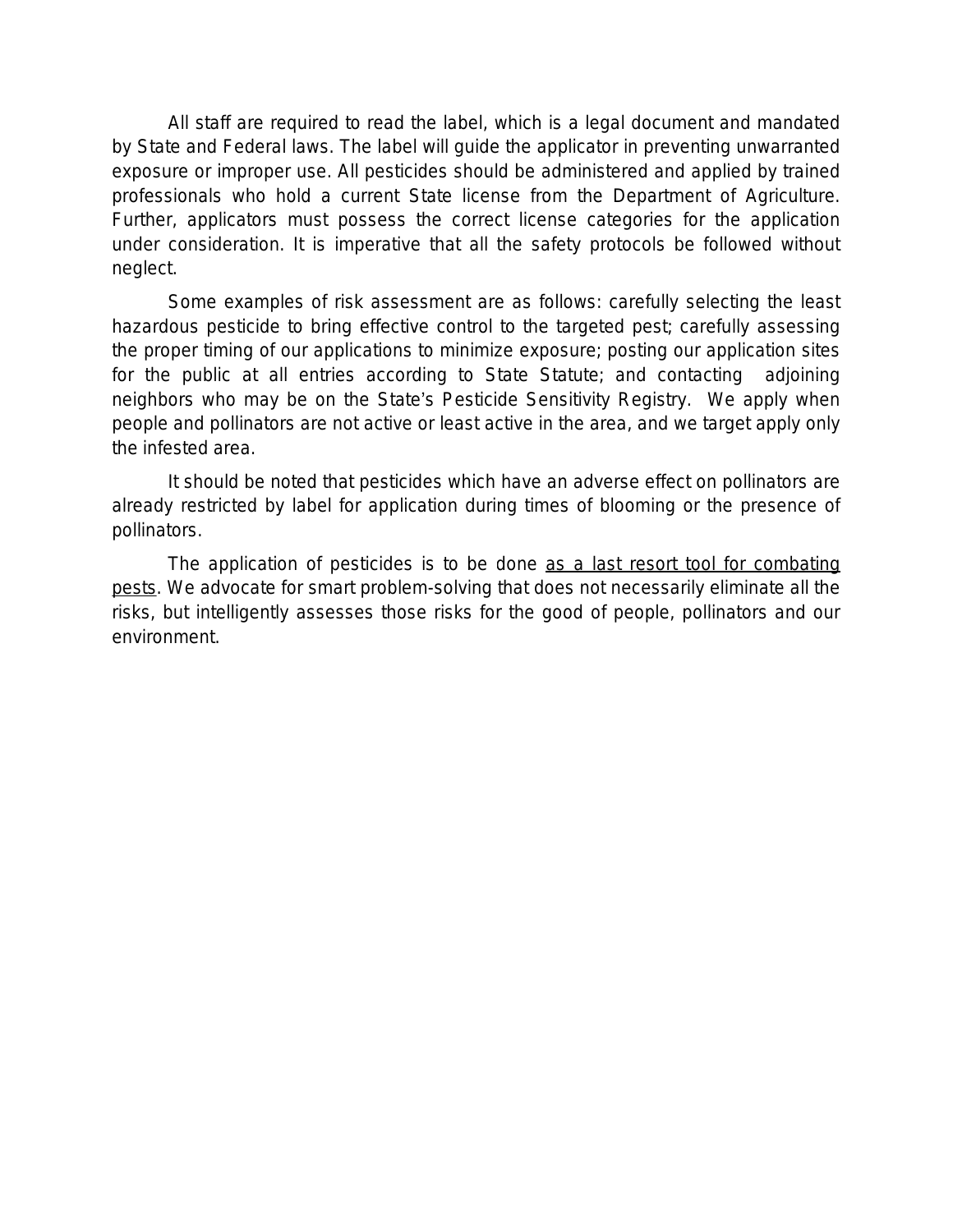#### **Appendix A**

#### **CAPRA Accreditation Lafayette Accredited Parks, Recreation & Open Space Department**

The Parks, Recreation & Open Space and the Recreation and Facility Maintenance Departments joined the ranks of the elite park and recreation agencies and departments across the country by earning accreditation through the [Commission for Accreditation of Park and Recreation](http://www.nrpa.org/capra/)  Agencies (CAPRA) and the National Recreation and Park Association (NRPA). This distinguished accomplishment was awarded during the 2013 NRPA Congress and Exposition.



CAPRA accreditation is the only national accreditation for park and recreation agencies, and is a measure of an

mark of distinction indicates that an agency has met rigorous standards related to the management and administration of lands, facilities, resources, programs, safety and services.

As part of the accreditation process, Lafayette had to demonstrate compliance with 144 recognized standards and document all policies and procedures. Often the process helps identify efficiencies and heighten areas of accountability, all of which translate into higher quality service and operation to benefit the community.

The process for accreditation involves self-assessments, a formal application, a site visit by a team of trained visitors that results in a written report, and a hearing with the commission to grant accreditation. Once accredited, the agency must uphold the standards and is reviewed again in five years.

Popular parks such as Waneka Lake Park and the Great Bark Dog Park, Indian Peaks Golf Course, and the impressive Open Space program offering miles of trails and acres